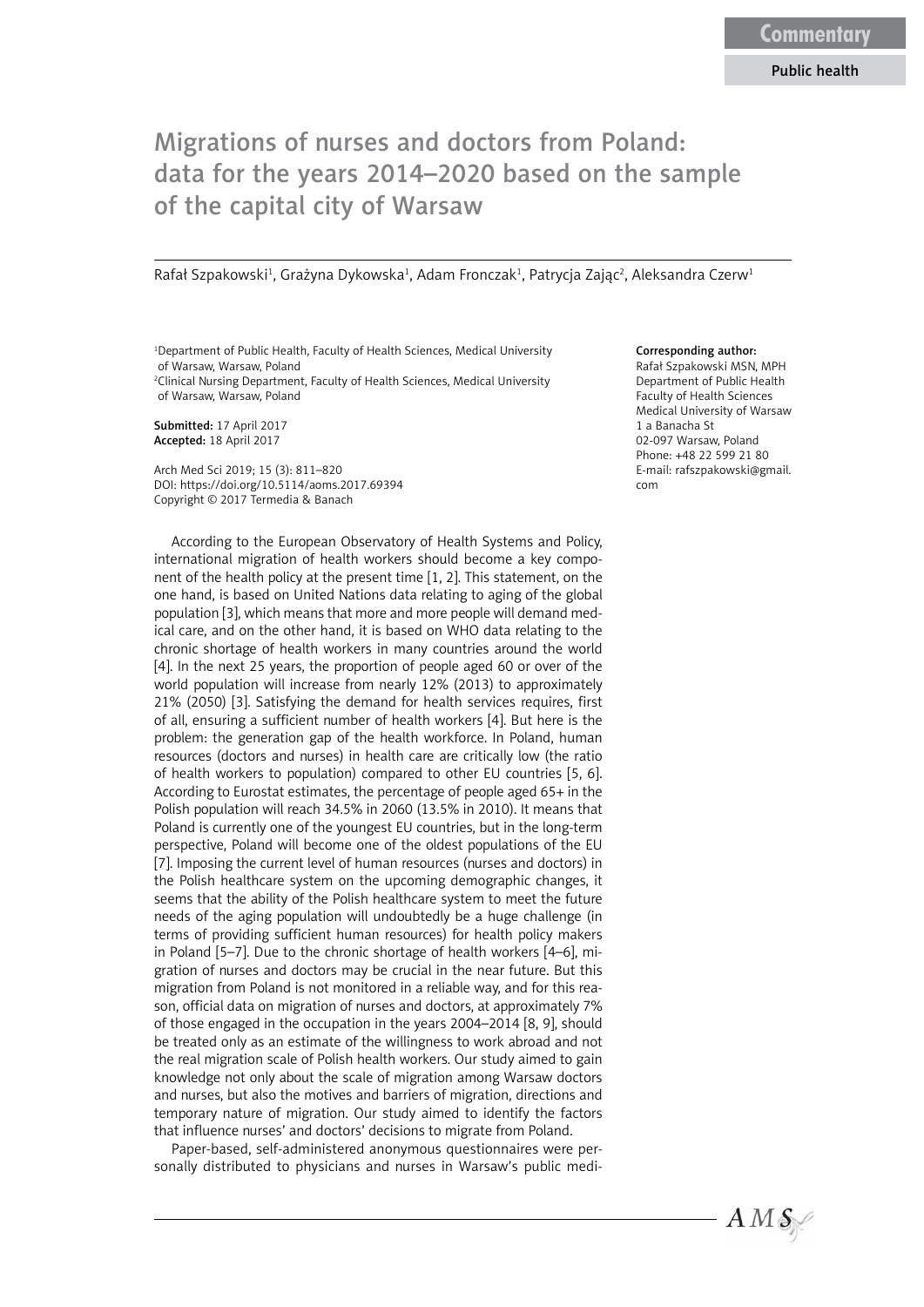cal entity between the 14<sup>th</sup> of October 2013 and the 30<sup>th</sup> of March 2014. The research method was based on the availability of respondents. Questionnaires were distributed in an amount equal to the number of employed doctors and nurses. Migration intentions were assessed by asking the question, "Do you intend to go to another country to work there in your profession?". Answer choices were (1) yes, (2) no, (3) yes, but not as a nurse. This form of question follows from the phenomenon of Polish nurses taking up work abroad as nursing assistants (before qualification), while such a phenomenon has no equivalent in the case of doctors. Other questions related to: (1) destination country of migration, (2) the temporary nature of migration and the characteristics of socio-demographic factors, such as, (3) place of work – qualitative dichotomous variable, (4) education – ordinal variable, (5) age – ordinal variable, (6) net income per family member – ordinal variable, (7) working time in hours per month – quantitative variable, (8) the period of employment in the profession at all and (9) the current place of work – both quantitative variables, (10) participation in meetings of recruitment companies – qualitative dichotomous variable, (11) the presence of family/ friends abroad – ordinal variable, and (12) experience of working abroad – qualitative dichotomous variable. Logistic regression was undertaken to determine whether socio-demographic factors are associated with migration intentions. The analysis aimed to design multidimensional models based on logistic regression for a binary dependent variable – the decision to migrate. Designed models included V-fold cross validation. Separate multivariate models were constructed separately for doctors and nurses. Statistica v.12 StatSoft was used for data analysis. The study was approved by the director of the relevant unit of the capital city of Warsaw – Office of Health Policy.

The survey was distributed to 2163 medical professionals (physicians and nurses) employed in Warsaw public medical entities (6 hospitals, 39 outpatients clinic and 1 long-term care home). The response rate was 50% ( $n = 1071$ ). The response rate varied between medical entity, ranging from 30% to 80%. The study was conducted in 8 of the 18 districts of the capital city of Warsaw: (1) Bielany, (2) Białołęka, (3) Żoliborz, (4) Wola, (5) Ochota, (6) Mokotów, (7) Praga Południe, (8) Śródmieście.

Table I lists the key characteristics of all respondents (migrants and non-migrants). Based on these data, logistic regression was performed to assess factors contributing to the decision to migrate.

In the present study, 16% of physician (*n* = 60/ 374) and 15% of nurses (102/697) declared their intention to leave Poland in the years 2014–2020 to take up work abroad. Most of the respondents intend to leave Poland in the years 2014–2017. One quarter of migrating nurses (*n* = 28/102) and one quarter of migrating physicians (*n* = 15/60) do not know when they will move abroad, but certainly will do so by 2020 (detailed in Figure 1).

Fifty-five percent of migrating nurses (*n* = 56/ 102) and 47% of migrating doctors (*n* = 28/60) do not know whether their leave Poland will be of a single or a multiple nature.

Fifteen percent of migrating nurses  $(n = 15/102)$ and 12% migrating doctors (*n* = 7/60) chose the answer that their migration will be of a single nature; i.e. firstly, after some time, they will return to Poland (nurses – 40%, *n* = 6/15, doctors – 13%,  $n = 1/7$ ); secondly, will they leave Poland permanently (nurses – 60%, *n* = 9/15, doctors – 86%,  $n = 6/7$ .

Thirty percent of migrating nurses  $(n = 30/102)$ and 40% of migrating doctors (*n* = 24/60) chose the answer that their migration will be of a multiple nature; i.e. firstly they will move from Poland to another country many times and each time it will be the same country (nurses – 67%, *n* = 20/30, doctors – 63%,  $n = 15/24$ ; secondly, they will move from Poland to another country many times and each time it will be a different country (nurses – 30%, *n* = 9/30, doctors – 33%, *n* = 8/24). Missing data for this question amounted to  $3\%$  ( $n = 1/30$ ) for nurses and 4% ( $n = 1/24$ ) for physicians.

Nurses and physicians indicated mainly the United Kingdom (UK) and Ireland (IE), about one-quarter of physicians (27%, *n* = 16/60) and one-third of nurses (32%, *n* = 33/102); the second most common direction of migration was the Scandinavian countries, i.e. Sweden (SE), Norway (NO) and Denmark (DK), about one-fifth of physicians (20%,  $n = 12/60$ ) and about one-fifth of nurses (19%,  $n = 19/102$ ); likewise, the second most common direction of migration was Germany (DE), but Germany more often was indicated by nurses (23%, *n* = 23/102) than physicians (13%,  $n = 8/60$ ) (detailed in Figure 2).

The question concerning motives of the declared migration was an open-ended question. Respondents' answers were assessed in the course of the qualitative evaluation by one of the researchers. The qualitative analysis used open/ explorative coding – after the qualitative analysis of the respondents' answers was carried out, a categorisation key was constructed (Table II). The questions were addressed at respondents who declared that they would leave Poland (nurses, *n* = 102; physicians, *n* = 60).

The question concerning migration barriers among respondents who declared that they would stay in Poland (non-migrants) was an open-ended question. Respondents' answers were assessed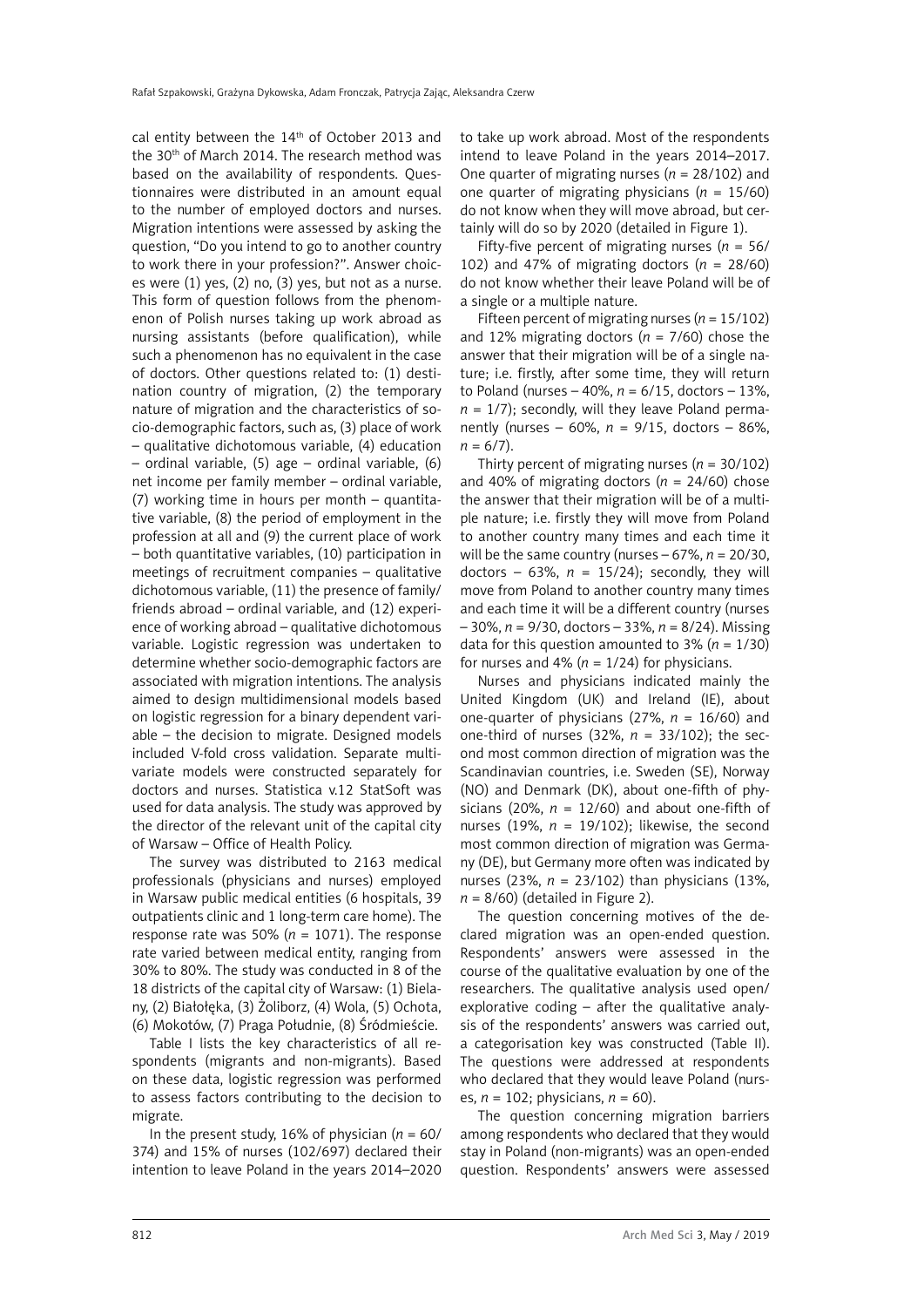| Parameter                                                                      | Physicians     |              |                          | <b>Nurses</b>     |  |
|--------------------------------------------------------------------------------|----------------|--------------|--------------------------|-------------------|--|
|                                                                                | n              | $\%$         | n                        | $\%$              |  |
| Place of residence:                                                            |                |              |                          |                   |  |
| Warsaw                                                                         | 317            | 85           | 506                      | 73                |  |
| Outside Warsaw                                                                 | 46             | 12           | 160                      | 23                |  |
| Data gaps                                                                      | 11             | 3            | 31                       | 4                 |  |
| Education degree:                                                              |                |              |                          |                   |  |
| Physician without specialization                                               | 127            | 34           | n/a                      | n/a               |  |
| Specialist physician                                                           | 247            | 66           | n/a                      | n/a               |  |
| Medical secondary education                                                    | n/a            | n/a          | 365                      | 52                |  |
| Bachelor of nursing                                                            | n/a            | n/a          | 237                      | 34                |  |
| Master of nursing                                                              | n/a            | n/a          | 72                       | 10                |  |
| Data gaps                                                                      | n/a            | n/a          | 23                       | $\overline{4}$    |  |
| Age:                                                                           |                |              |                          |                   |  |
| $20 - 35$                                                                      | 83             | 22           | 105                      | 15                |  |
| $36 - 45$                                                                      | 85             | 22           | 222                      | 32                |  |
| $46 - 55$                                                                      | 104            | 28           | 234                      | 34                |  |
| $56 - 65$                                                                      | 79             | 21           | 134                      | 19                |  |
| 66-92                                                                          | 21             | 5            | $\overline{\phantom{0}}$ | $\qquad \qquad -$ |  |
| Data gaps                                                                      | $\overline{2}$ | $\mathbf{1}$ | 2                        | 0.3               |  |
| Net income in EURO (1 EUR = 4.2 PLN) in household per family member per month: |                |              |                          |                   |  |
| 120-240                                                                        | $\overline{4}$ | $\mathbf{1}$ | 100                      | 14                |  |
| 241-482                                                                        | 40             | 11           | 290                      | 42                |  |
| 483-722                                                                        | 93             | 25           | 223                      | 32                |  |
| 723-965                                                                        | 106            | 28           | 43                       | 6                 |  |
| 966-1085                                                                       | 84             | 23           | 13                       | $\overline{2}$    |  |
| 1086-2400                                                                      | 23             | 6            |                          |                   |  |
| Data gaps                                                                      | 24             | 6            | 28                       | $\overline{4}$    |  |
| Participation in meetings of recruitment companies:                            |                |              |                          |                   |  |
| No                                                                             | 323            | 87           | 622                      | 89                |  |
| Yes                                                                            | 46             | 12           | 70                       | 10                |  |
| Data gaps                                                                      | 5              | $1\,$        | 5                        | $\mathbf{1}$      |  |
| Experience of working abroad:                                                  |                |              |                          |                   |  |
| No                                                                             | 306            | 82           | 584                      | 84                |  |
| Yes                                                                            | 50             | 13           | 51                       | $\boldsymbol{7}$  |  |
| Data gaps                                                                      | 18             | 5            | 62                       | 9                 |  |

Table I. Demographic characteristics of survey respondents (physicians *n* = 374 ; nurses *n* = 697)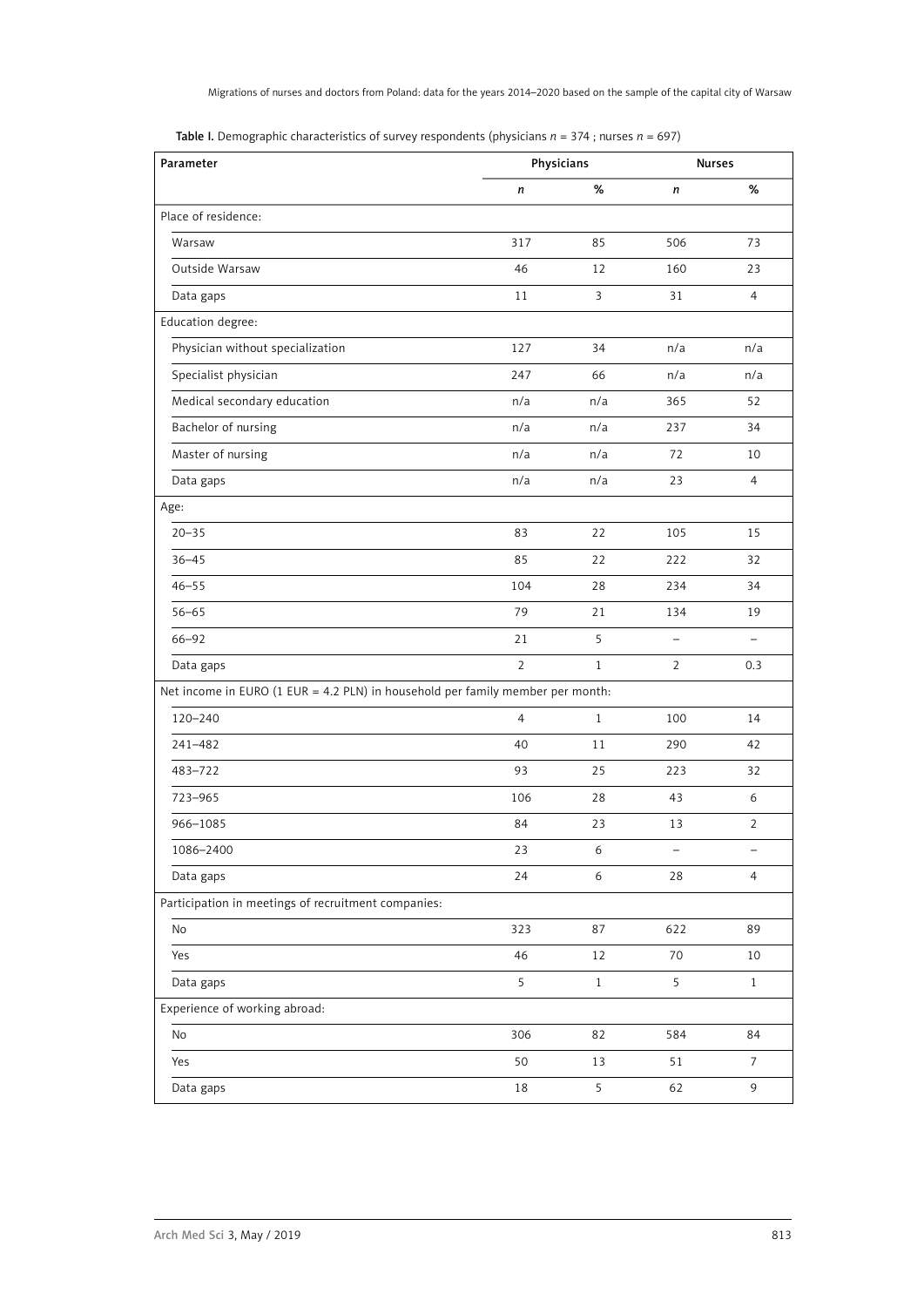Rafał Szpakowski, Grażyna Dykowska, Adam Fronczak, Patrycja Zając, Aleksandra Czerw

| Table I. Cont. |  |  |
|----------------|--|--|
|                |  |  |

| Parameter                             | Physicians     |              | <b>Nurses</b>    |              |
|---------------------------------------|----------------|--------------|------------------|--------------|
|                                       | n              | $\%$         | n                | $\%$         |
| Family or friends abroad:             |                |              |                  |              |
| I have nobody abroad                  | 57             | 15           | 166              | 24           |
| Yes, I have friends                   | 133            | 36           | 204              | 29           |
| Yes, I have family                    | 65             | 17           | 163              | 23           |
| Yes, I have both - family and friends | 116            | 31           | 157              | 23           |
| Data gaps                             | $\overline{3}$ | $\mathbf{1}$ | $\boldsymbol{7}$ | $\mathbf{1}$ |
| Average monthly hours worked:         |                |              |                  |              |
| Mean                                  | 177.5          |              | 170.4            |              |
| Median                                | 180            |              | 160              |              |
| Mode                                  | 200            |              | 160              |              |
| N mode                                | 35             |              | 190              |              |
| Min                                   | $10\,$         |              | 10               |              |
| Max                                   | 500            |              | 550              |              |
| SD                                    | 81.1           |              | 54.9             |              |
| $\overline{N}$                        | 357            |              | 646              |              |
| Work experience [years]:              |                |              |                  |              |
| Mean                                  | 21.2           |              | 23.9             |              |
| Median                                | 20             |              | 25               |              |
| Mode                                  | 30             |              | 30; 35           |              |
| N mode                                | 29             |              | 50               |              |
| Min                                   | $\mathbf{1}$   |              | $\mathbf{1}$     |              |
| Max                                   | 56             |              | 49               |              |
| SD                                    | 13.3           |              | 10.7             |              |
| Ν                                     | 359            |              | 675              |              |
| Years in current place of work:       |                |              |                  |              |
| Mean                                  | 12.9           |              | 15.9             |              |
| Median                                | 9              |              | 15               |              |
| Mode                                  | $\mathbf{1}$   |              | 20               |              |
| N mode                                | 47             |              | 50               |              |
| Min                                   | $\,1$          |              | $\,1$            |              |
| Max                                   | 50             |              | 45               |              |
| SD                                    | $11.4\,$       |              | 11.1             |              |
| ${\cal N}$                            | 365            |              | 686              |              |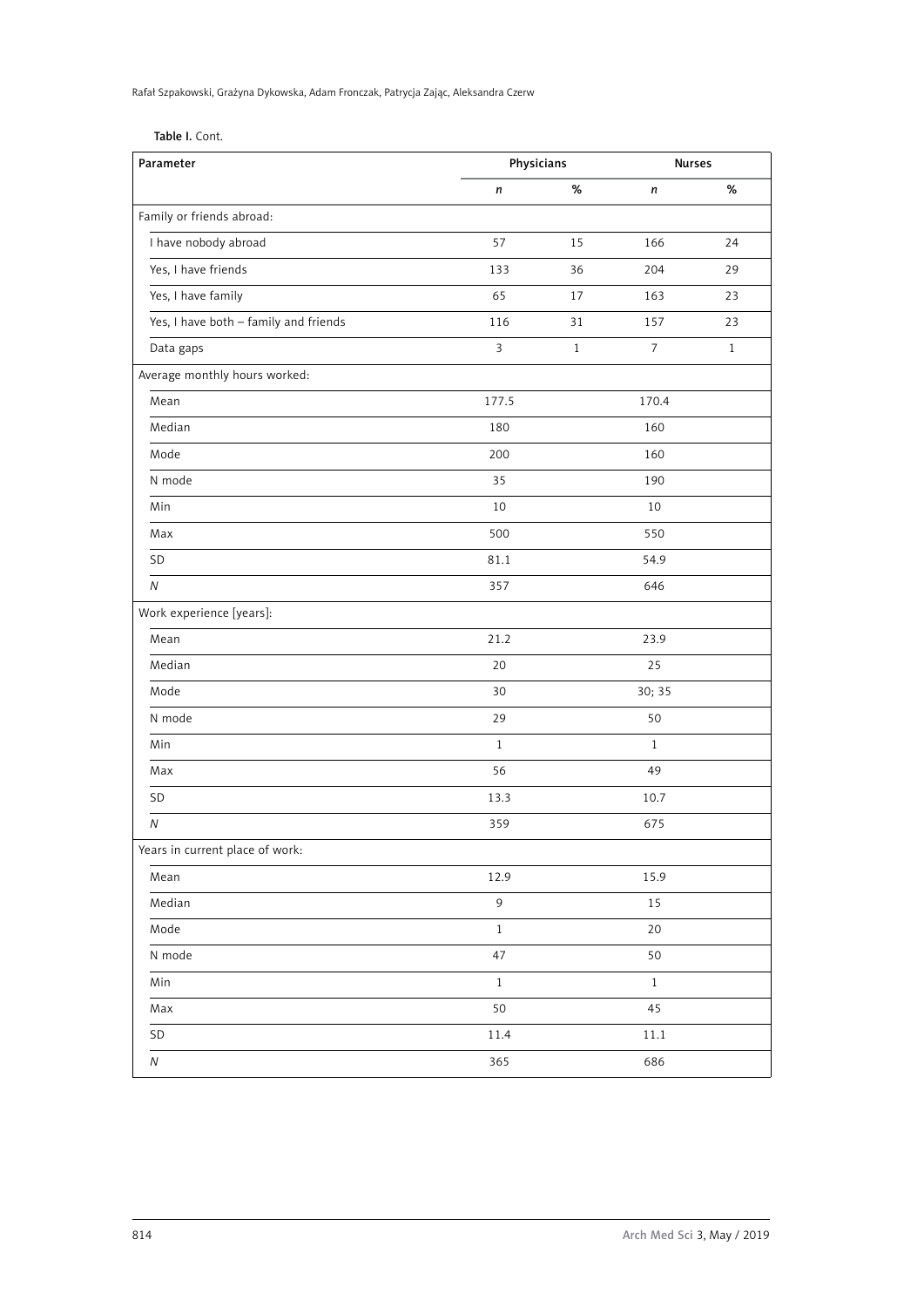

Figure 1. Question: Please provide the year in which you will leave Poland. Attention! Multiple answers are possible. (Semi-open question, does not add up to 100%)



Figure 2. Question: Which country will be your destination country of migration in the near future? Multiple answers are possible (open question; does not add up to 100%; *n* = 102 nurses, doctors, *n* = 60) *\*Other (New Zealand, Finland, Austria)*

in the course of the qualitative evaluation by one of the researchers. The qualitative analysis used open/explorative coding – after the qualitative analysis of the respondents' answers was carried out, a categorisation key was constructed (Table III). The questions were addressed to respondents who declared that they would stay in Poland (nurses, *n* = 595; physicians, *n* = 314).

The study was conducted with the objective of identifying predictors for leaving Poland to work abroad as a nurse or a medical doctor. Nine variables were analysed by logistic regression – (1) education degree, (2) age, (3) net income in household per family member, (4) participation in meetings of recruitment companies, (5) experience of working abroad, (6) family or friends abroad, (7) average monthly hours worked, (8) work experience (in years), (9) years in current

place of work. Only three variables were found to be statistically significant, i.e. participation in meetings of recruitment companies, experience of working abroad, and work experience.

The multivariate logistic regression model including all of the demographic factors listed above revealed that:

- • doctors who reported participation in meetings of recruitment companies were more likely to be considering leaving Poland (odds ratio = 3.5, 95% confidence interval (CI): 1.462–8.483, *p* = 0.005),
- doctors who reported experience of working abroad were more likely to be considering leaving Poland (odds ratio = 5.5, 95% CI: 2.141– 13.953, *p* < 0.001),
- In the sample of doctors, variable work experience (in years) decreases the likelihood of the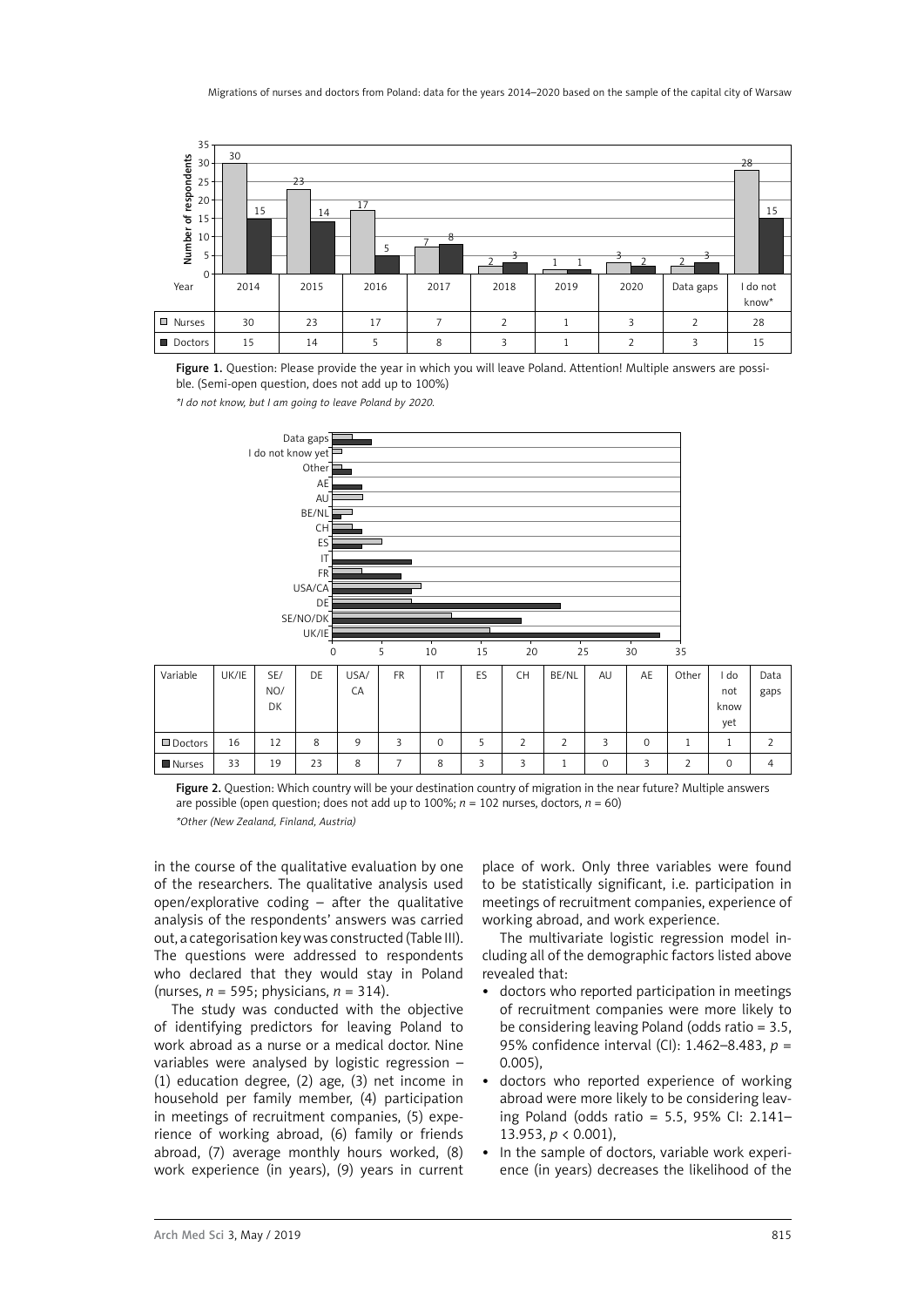| Category name                             | Category description                                                                                                         | <b>Examples of answers</b>                                              | N(%)                                        |  |
|-------------------------------------------|------------------------------------------------------------------------------------------------------------------------------|-------------------------------------------------------------------------|---------------------------------------------|--|
| Economic reason                           | A category covering all economic reasons                                                                                     | <b>Financial issues</b>                                                 | <b>Nurses</b>                               |  |
|                                           | of migration - unsatisfactory earnings in<br>Poland and higher salaries abroad                                               | Salary                                                                  | 79 (77)<br>Doctors                          |  |
|                                           |                                                                                                                              | Low wages                                                               | 36(60)                                      |  |
|                                           |                                                                                                                              | Mortgage loan                                                           |                                             |  |
| Organization of the<br>health care system | A category contains answers associated<br>with the wrong organization of the Health<br>Care System in Poland                 | Lack of professional<br>opportunities (bad situation<br>in the country) | <b>Nurses</b><br>8(8)<br>Doctors<br>11 (18) |  |
|                                           |                                                                                                                              | Working conditions/<br>scope of duties                                  |                                             |  |
|                                           |                                                                                                                              | Improper organization<br>of the health care system                      |                                             |  |
|                                           |                                                                                                                              | Because in Poland you can't<br>normally make money and live             |                                             |  |
|                                           |                                                                                                                              | Work conditions in Poland                                               |                                             |  |
| Less time at work                         | A category referring to free time issues -<br>respondents indicated that they spend too                                      | No need to work in many<br>workplaces (abroad)                          | Doctors<br>3(5)                             |  |
|                                           | much time at work in Poland. The same<br>money could be earned abroad in less                                                | No need to overwork (abroad)                                            |                                             |  |
|                                           | time, at one workplace                                                                                                       | Too little free time in Poland                                          |                                             |  |
| Other                                     | A category embracing answers which is<br>difficult to clearly grade and/or a rare<br>response, which cannot be classified in | More respect for nurses abroad                                          | <b>Nurses</b><br>4(4)<br>Doctors            |  |
|                                           |                                                                                                                              | Marriage                                                                |                                             |  |
|                                           | other categories                                                                                                             | To gain experience                                                      | 4(7)                                        |  |
|                                           |                                                                                                                              | Persuasion of friend                                                    |                                             |  |

Table II. Motives of declared migration classified according to the category key developed by the authors of the work in the course of qualitative analysis of the responses

decision to leave Poland. An increase of one unit of variable work experience (in years) decreases by around 11% the likelihood of considering leaving Poland.

For multivariate analysis, the Hosmer and Lemeshow  $\chi^2$  test for goodness of fit was applied for testing the model fit. It was found to be significant (*p*-value= 0.25, Hosmer-Lemeshow  $\chi^2$  statistic = 8.95) and area under the curve (AUC =  $0.82$ ) leads to the conclusion that there are no grounds to conclude that the model is ill-fitting and is also confirmed in the following interpretation in the form of the ROC curve (Figure 3).

The multivariate logistic regression model including all of the demographic factors listed above revealed that:

- nurses who reported participation in meetings of recruitment companies were more likely to be considering leaving Poland (odds ratio = 4.129, 95% CI: 2.088–8.167, *p* < 0.001),
- doctors who reported experience of working abroad were more likely to be considering leaving Poland (odds ratio = 3.545, 95% CI: 1.636–  $7.681, p = 0.001$
- In the sample of doctors, variable work experience (in years) decreases the likelihood of the

decision to leave Poland. An increase of one unit variable work experience (in years) decreases by around 9% the likelihood of considering leaving Poland.

For multivariate analysis, the Hosmer and Lemeshow chi-square test for goodness of fit was applied for testing the model fit. It was found to be significant ( $p = 0.18$ , Hosmer-Lemeshow  $\chi^2$  = 11.35) and area under the curve (AUC = 0.77) leads to the conclusion that there are no grounds to conclude that the model is ill-fitting and is also confirmed in the following interpretation in the form of the ROC curve (Figure 4).

This survey study of Warsaw's medicine doctors' and nurses' migration is a first look into the migration of health workers on a local (city) or on any other level in Poland. The authors of this study did not find any other original study in this matter (Polish context) in worldwide scientific literature (PubMed). So, for this reason, in our study, no comparisons were made in the context of migration of nurses and doctors from other Polish regions, which would be the most appropriate comparisons, assuming a relatively homogeneous nature of the migration of Polish health workers.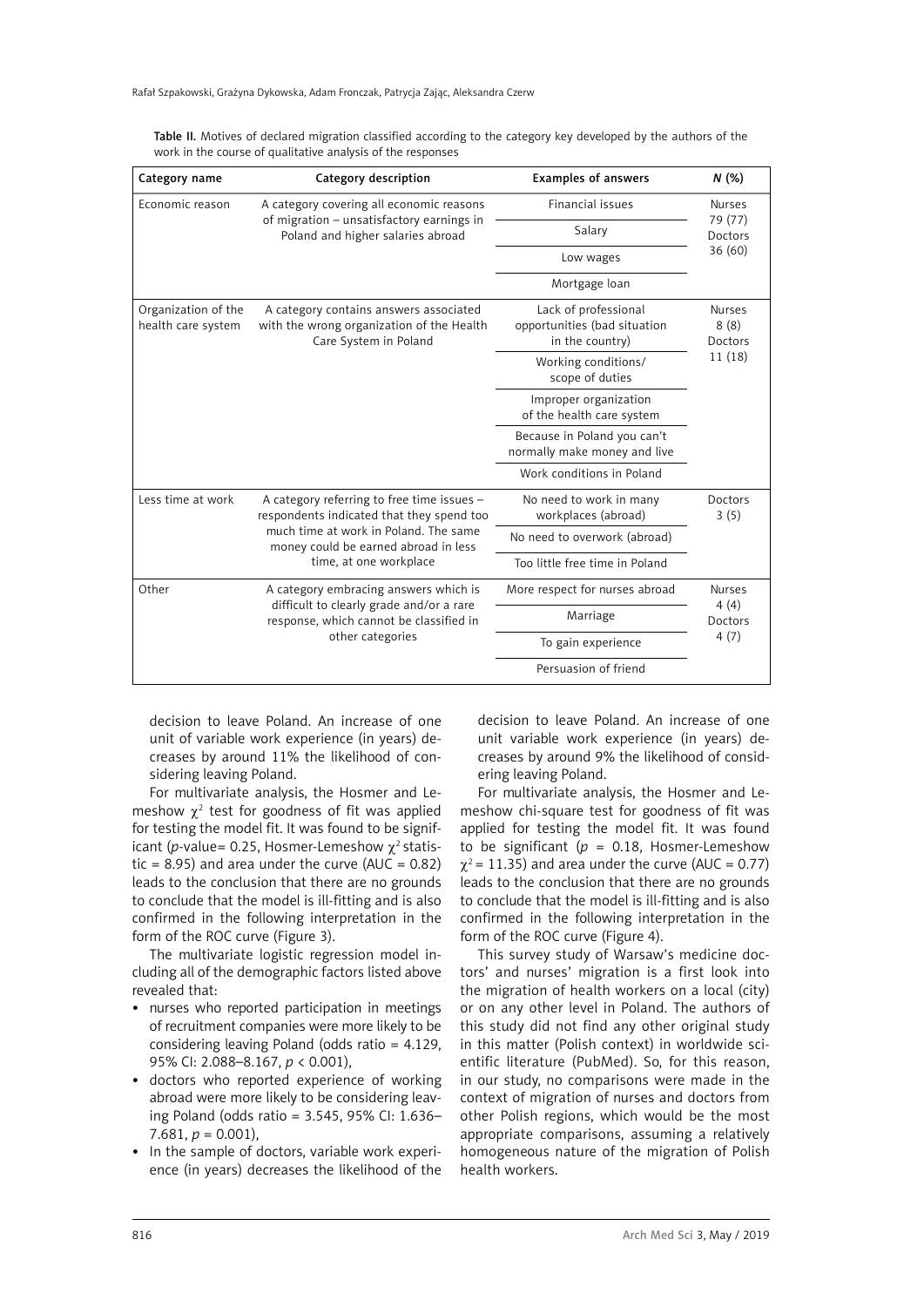| Table III. Migration barriers classified according to the category key developed by the authors of the work in the |  |
|--------------------------------------------------------------------------------------------------------------------|--|
| course of qualitative analysis of the responses                                                                    |  |

| Category name    | Category description                                                                                                                                             | <b>Examples of answers</b>                                                            |                                        |  |
|------------------|------------------------------------------------------------------------------------------------------------------------------------------------------------------|---------------------------------------------------------------------------------------|----------------------------------------|--|
| Family           | Barriers related to broadly understood                                                                                                                           | Sick husband                                                                          | Nurses                                 |  |
|                  | obligations to the family                                                                                                                                        | Sick parents                                                                          | 253(43)<br>Doctors<br>141 (45)         |  |
|                  |                                                                                                                                                                  | Elderly parents who need my<br>help                                                   |                                        |  |
|                  |                                                                                                                                                                  | Care for a disabled child                                                             |                                        |  |
|                  |                                                                                                                                                                  | Family circumstances                                                                  |                                        |  |
| Age              | Barriers associated with purposefulness<br>of migration due to advanced age                                                                                      | Close to retirement age,<br>otherwise I would have seriously<br>considered emigration | Nurses<br>67 (11)<br>Doctors<br>35(11) |  |
|                  |                                                                                                                                                                  | Not at my age - I'm too old<br>for changes                                            |                                        |  |
|                  |                                                                                                                                                                  | Years ago this was not possible<br>and now I have no desire                           |                                        |  |
|                  |                                                                                                                                                                  | I'm at retirement age. If I were<br>younger I would have left for<br>economic reasons |                                        |  |
|                  |                                                                                                                                                                  | Too old                                                                               |                                        |  |
| Financial        | A satisfied sense in the economic                                                                                                                                | I earn enough in Poland                                                               | <b>Nurses</b>                          |  |
| satisfaction     | dimension in Poland                                                                                                                                              | I am fine in the country                                                              | 38 (6)<br>Doctors                      |  |
|                  |                                                                                                                                                                  | Standard of doctor's life in<br>Poland is enough for me                               | 47 (15)                                |  |
|                  |                                                                                                                                                                  | A stable well-paid job                                                                |                                        |  |
| Fear             | Psychological barriers associated with<br>feelings of alienation abroad and/or<br>other factors causing fear of a lack of<br>adaptation to the conditions abroad | I do not want to leave Polish                                                         | <b>Nurses</b>                          |  |
|                  |                                                                                                                                                                  | I want to live and work in Poland                                                     | 23(4)<br>Doctors<br>21(7)              |  |
|                  |                                                                                                                                                                  | I feel best in my own country                                                         |                                        |  |
|                  |                                                                                                                                                                  | Because I hate to be treated like<br>an outsider                                      |                                        |  |
|                  |                                                                                                                                                                  | I do not want to leave my<br>country, and I'm afraid that<br>I cannot handle abroad   |                                        |  |
| Foreign language | The barrier associated with poor/lack of<br>communication in a foreign language                                                                                  | Insufficient knowledge of the<br>language - the only reason                           | <b>Nurses</b><br>40(7)                 |  |
|                  |                                                                                                                                                                  | Lack of knowledge of medical<br>English                                               | Doctors<br>5(2)                        |  |
|                  |                                                                                                                                                                  | Language                                                                              |                                        |  |
|                  |                                                                                                                                                                  | I do not know the language well                                                       |                                        |  |
| Other            | A category embracing answers that are                                                                                                                            | Indecision                                                                            | Nurses                                 |  |
|                  | difficult to clearly grade and/or a rare<br>response, which cannot be classified in<br>other categories                                                          | A second occupation                                                                   | 16(3)<br>Doctors<br>15(5)              |  |
|                  |                                                                                                                                                                  | Because I was stupid                                                                  |                                        |  |
|                  |                                                                                                                                                                  | Wont                                                                                  |                                        |  |
|                  |                                                                                                                                                                  | Waiting for better days                                                               |                                        |  |
|                  |                                                                                                                                                                  | Because I have not been granted<br>a visa                                             |                                        |  |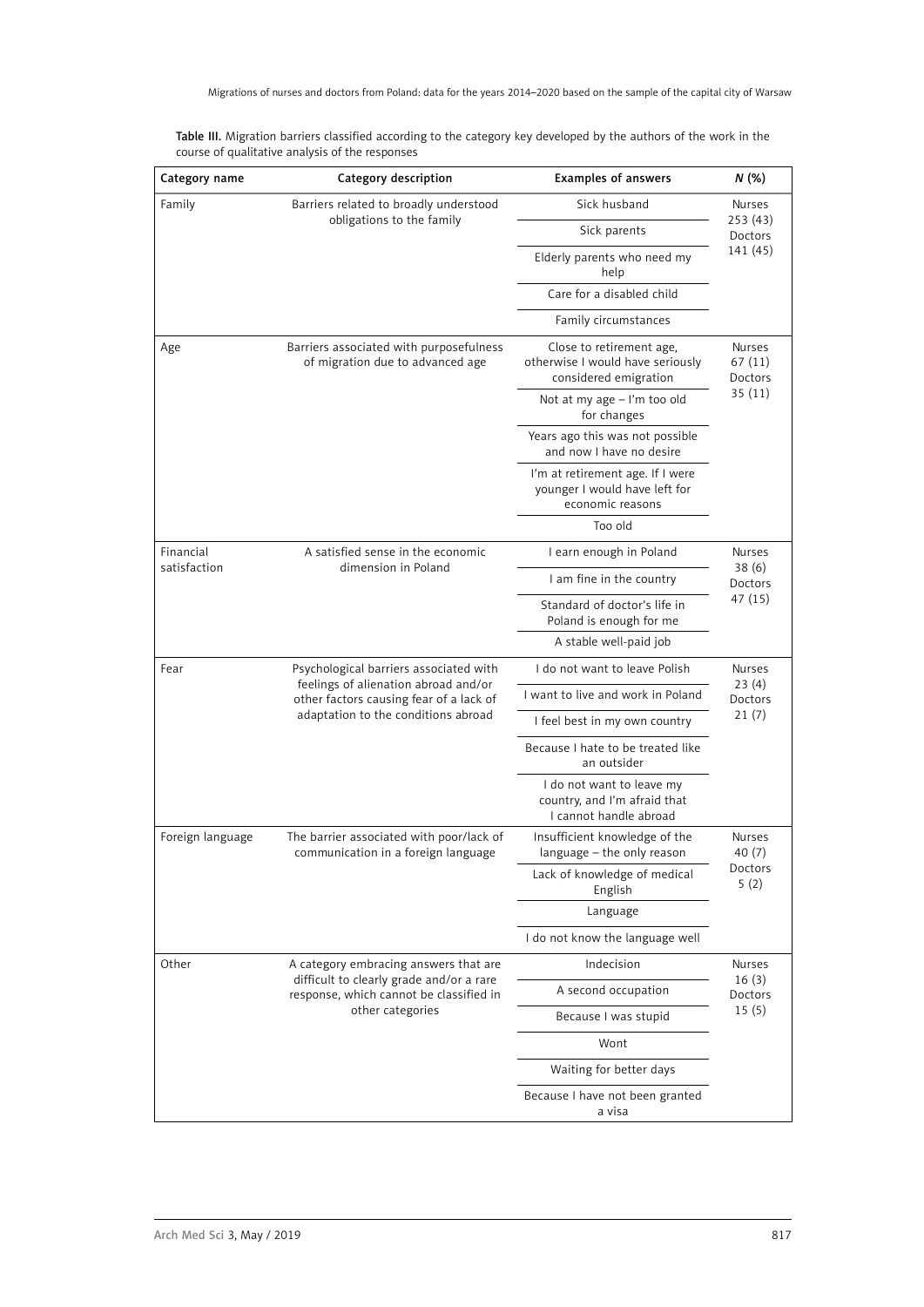

Figure 3. Goodness-of-fit test for the logistic regression model (doctors)

In the present study, the scale of migration of doctors and nurses in the Warsaw sample may seem small (around 15%), but given the demographic changes, resulting in overall aging of Polish citizens [10], not only the health care workers [11], perhaps this 15% is more than it seems. The aging of society has a twofold effect on the health safety of the country. On the one hand, the population is aging, so this increases the demand for health care services, and on the other hand, the medical staff is aging, and therefore it declines in the labour market, so the supply of medical services decreases. So, considering the above context, the migration of 15% may be significant at a local level. Migration of health workers can be damaging not only for big cities like Warsaw, but also for small and medium-sized cities where access to specialist services can be difficult. From a logical point of view, when migration occurs from large cities to other countries, at the same time, it should be seen as the smaller towns following the migration of large urban centres [12].

It is worth mentioning that the responses are only declarations. So, how to check whether the declaration is going to happen? It is not possible, but if we analyse the responses concerning the year of leaving Poland, then we can presume that only one quarter of respondents do not have more specific plans for the migration, which suggests that these people are less likely to migrate. If this assumption proves true, then the scale of the potential migration of Warsaw's nurses and doctors will drop from 15% to 12%.

Most of the migrating *respondents*, after their period of stay abroad, do not know what they will do – nearly half of them. Almost one third of migrating respondents stated that they will migrate many times (Poland – destination country/countries). One in ten migrating respondents stated that they will stay abroad permanently. This brief summary of our results showed that a significant proportion of the respondents may fear that they



Figure 4. Goodness-of-fit test for the logistic regression model (nurses)

will encounter obstacles. We can only speculate on the reasons – mental, cultural or linguistic?

In this study, the direction of nurses' and doctors' migration is primarily the United Kingdom and Ireland, then in equal numbers Scandinavian countries and Germany, which is a traditional country for the emigration of Poles [10]. Germany is gradually losing its importance in the context of Poles' migration, since Poland acceded to the European Union [10]. This can also be observed in our study, where Germany was indicated by Warsaw's nurses and doctors in the same place as Scandinavian countries. Migration to Germany has decreased mainly due to the opening of the labour market by the United Kingdom and Ireland in 2004 [10]. The high rank of the Scandinavian countries in our study is nothing new, if we keep in mind the data from the Central Statistical Office (Poland) [11]. Migration directions of Warsaw's sample of medical doctors and nurses were not different from each other. Both professional groups chose the same countries. This refers to countries with higher GDP per capita than Poland [13], which is consistent with the economic motive indicated by respondents in this study, but also countries located close to Poland, which may be related to the fact that respondents may be considering regular visits to Poland.

Most of the migrating respondents (79/102 nurses and 36/60 doctors) indicated economic issues as the main reason for leaving Poland. The second most common response was the issue related to the ineffective organisation of the health care system in Poland – a too wide scope of duties or a too narrow scope of rights, poor working environment, lack of professional opportunities, etc. These factors are well described in the scientific literature [14, 15].

Most of the non-migrating respondents (253/ 595 nurses and 141/314 doctors) indicated factors related to broadly understood obligations to the family as the main reason to stay in Po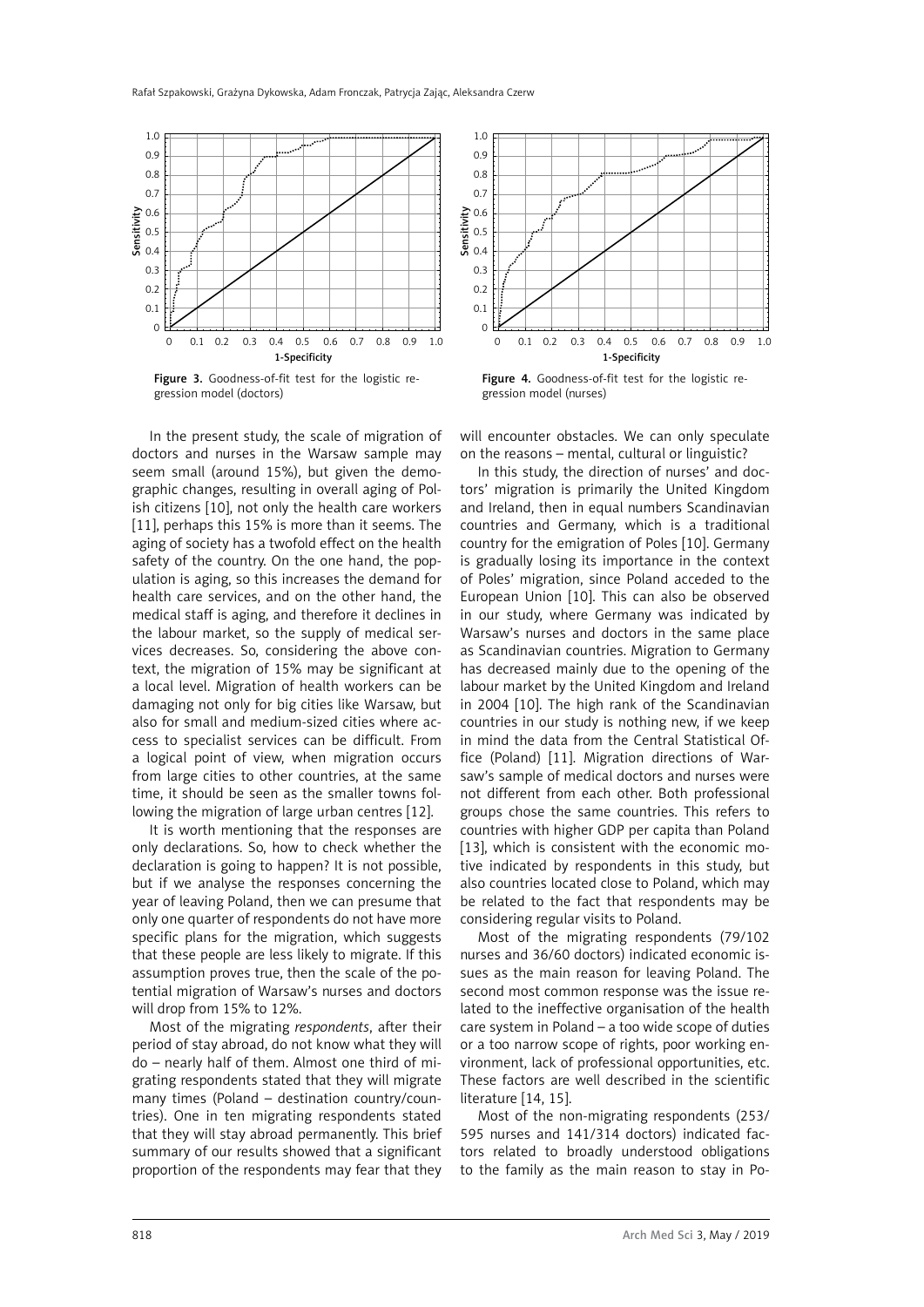land. These reasons were related to the necessity to care for the sick, elderly or a disabled family member. These results are a surprise for us, as we thought that the lack of language knowledge would be the main reason for staying in Poland. However, it turned out that this response was given by only 7% of nurses and 2% of doctors (percentage of non-migrating respondents).

The second most common response was the issue related to advanced age – e.g. close to retirement age, otherwise I would have seriously considered emigration. This respondent's answer shows why the migration of doctors and nurses, which is assessed as low in Poland [16], is so dangerous for the country as a whole – it is about the generation gap. Migration in this context is very important because the medical staff is aging. The average age of nurses in Poland in 2014 was 49 years [17]. The demographic changes affecting the whole of Europe [3] are leading to the phenomenon of an increasing proportion of elderly in relation to young people starting their professional careers. These young people are very valuable because their loss abroad deepens the generation gap, which at the moment of retirement of the generation of baby boomers [7] will cause a human resource crisis in health care in Poland. The Polish generation gap is mentioned in the Supreme Audit Office publication [18].

Statistical analysis of the research data established that only that people who have worked abroad before and those who have participated in the meetings of the recruitment companies are willing to declare their departure from Poland for work purposes. From a logical point of view, this conclusion is obvious. If someone has confirmed that working abroad is financially rewarding and this person can cope in the new language environment and society, it is clear that this person will be more willing to go there again.

We still do not know why the studied nurses and doctors declare their willingness to work abroad. The statistical analysis did not find any association between the decision to migrate and the net income in household per family member. However, migrants indicated economic reasons as the main reason for leaving Poland. Therefore, more research is needed into the causes of the mobility of the population of Polish nurses and doctors, perhaps using a different methodology.

The limitation of this study is the response rate of 50%. However, it is widely recognised that receiving high response rates in studies of healthcare workers is a huge challenge [19, 20]. Secondly, this study was conducted at one point in time; it would be worth performing the study on the same respondents over time (longitudinal study) to ascertain the real migration scale among respondents. Thirdly, this study included only one city, and in principle a part of this city, so the results could not be generalised. Moreover, the sampling approach does not allow for the generalisation of the results. Sample selection was performed on the basis of respondent availability. The study was conducted with nurses available at a given time and place. The selected study method allowed investigators to obtain a sample with characteristics of a representative sample, since it consisted of various categories of respondents. One essential feature of the sample in this large quantitative study is its size. More than 1,000 participated in the study; hence reliable material for statistical comparisons was obtained and the risk of the effect of extreme cases on the mean scores was minimised.

In conclusion, in view of the limitations outlined above, this study constitutes an important step in the research on the international mobility of medical workers in Poland. Problems of the Polish health care system concerning the aging of the Polish society and the generation gap among Polish doctors and nurses will be a huge challenge for policy makers in Poland. Therefore, the migration of the young generation of nurses and doctors from Poland should become a key element of the human resources policy in Polish health care right now. The statistical analysis did not show that the economic factor was related to the decision to migrate, although qualitative assessment of the responses pointed to economic considerations as the main reason for migration. To summarise the statistical analysis, it can be said that for the studied physicians, the factor most increasing the likelihood was prior work abroad, followed by participation in meetings of recruitment companies. However, in the case of the studied nurses, it was the opposite; the factor that most increased the likelihood of a decision to migrate was participation in the information meetings of recruitment companies, followed by prior work abroad. The longer the work experience among respondents was, the lower was the likelihood of considering the decision to migrate.

## Conflict of interest

The authors declare no conflict of interest.

## References

- 1. Wismar M, Maier CB, Glinos IA, Dussault G, Figueras J. Health professional mobility and health systems: evidence from 17 European countries. Observatory Studies Series 23. WHO Regional Office for Europe on behalf of the European Observatory on Health Systems and Policies, Copenhagen 2011.
- 2. World Health Organization. Migration of Health Workers: the WHO Code of Practice and the global economic